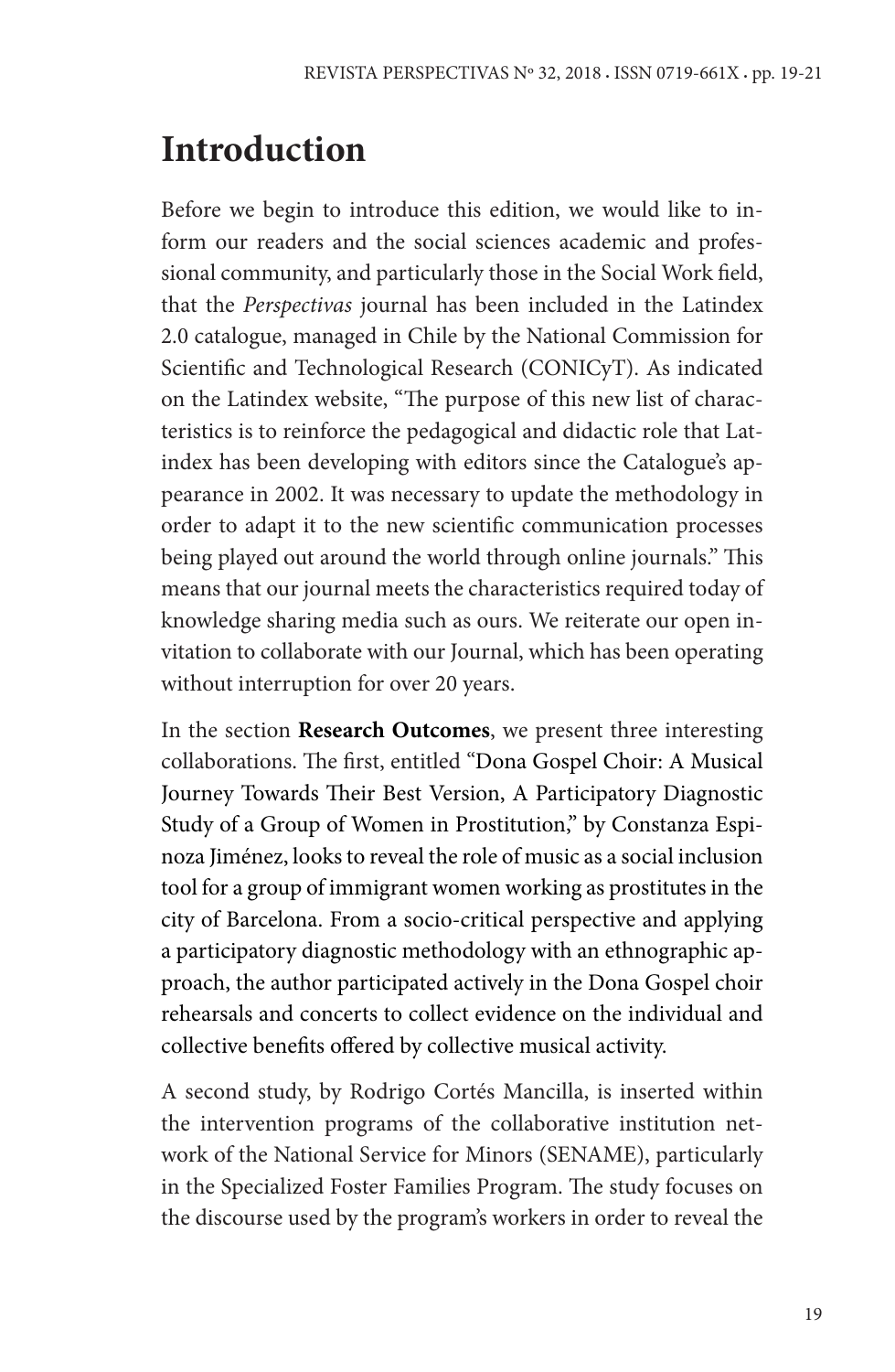## Presentación

mechanisms, relations and configurations established in the development of their intervention work which serves as a support for the protection of at-risk children.

The third research paper, by Carlos Pizarro Cabrera, analyzes the social intervention performed by the organization "La Otra Educación" (in English, "The Other Education" at the Escuela Libre de La Granja, in Santiago, Chile. The text reveals what a group of families think about non-formal education and, in particular, the participation of children and youth in this process. The analysis of this intervention experience also shows that there are groups and social organizations which look to generate a different dynamic so that education responds to people's rights and not merely to their functional purpose in the market.

In the section **Analysis of Social Work, Transformations and Challenges**, we also present three important critical contributions to the profession, from different analytical perspectives. The first, by authors Víctor Orellana Bravo, Kátia Marro, Alexander Panez Pinto, Paula Vidal Molina, Maria Lúcia Duriguetto, Victor Neves, looks at Social Work in Chile during the period of Reconceptualization, exploring the changes experienced by the profession at that time of high social fervor. This article is the first to deliver results on a research project currently underway, which reviews the relationship between Social Work and social struggles based on the analysis of Undergraduate Theses and the discussions contained in the Social Work Journal produced by the Catholic University of Chile.

A second collaboration, by Elia Sepúlveda Hernández, represents an inquiry into Social Work in terms of the debate on the current socioenvironmental issues and emergencies faced by the contemporary world. Her work is based on the review and analysis of the theme "Environmental and Community Sustainability," contained in the Abstract Book of the Joint World Conference on Social Work, Education and Social Development 2018 held in Dublin.